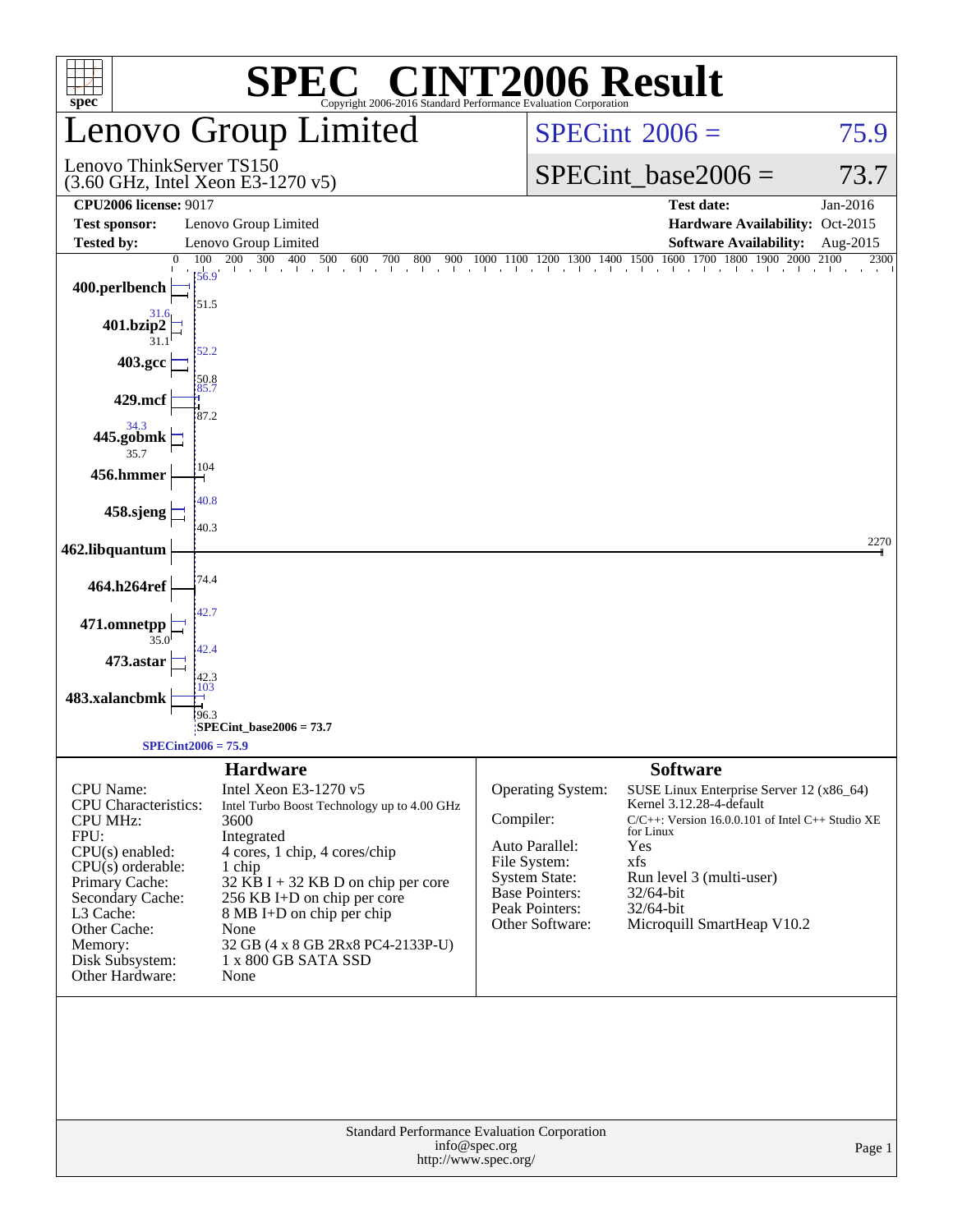

### enovo Group Limited

### $SPECint2006 = 75.9$  $SPECint2006 = 75.9$

(3.60 GHz, Intel Xeon E3-1270 v5) Lenovo ThinkServer TS150

SPECint base2006 =  $73.7$ 

**[Test sponsor:](http://www.spec.org/auto/cpu2006/Docs/result-fields.html#Testsponsor)** Lenovo Group Limited **[Hardware Availability:](http://www.spec.org/auto/cpu2006/Docs/result-fields.html#HardwareAvailability)** Oct-2015

**[CPU2006 license:](http://www.spec.org/auto/cpu2006/Docs/result-fields.html#CPU2006license)** 9017 **[Test date:](http://www.spec.org/auto/cpu2006/Docs/result-fields.html#Testdate)** Jan-2016 **[Tested by:](http://www.spec.org/auto/cpu2006/Docs/result-fields.html#Testedby)** Lenovo Group Limited **[Software Availability:](http://www.spec.org/auto/cpu2006/Docs/result-fields.html#SoftwareAvailability)** Aug-2015

#### **[Results Table](http://www.spec.org/auto/cpu2006/Docs/result-fields.html#ResultsTable)**

|                                                                                                          | <b>Base</b>    |       |                |       |                |       | <b>Peak</b>    |              |                |              |                |              |  |
|----------------------------------------------------------------------------------------------------------|----------------|-------|----------------|-------|----------------|-------|----------------|--------------|----------------|--------------|----------------|--------------|--|
| <b>Benchmark</b>                                                                                         | <b>Seconds</b> | Ratio | <b>Seconds</b> | Ratio | <b>Seconds</b> | Ratio | <b>Seconds</b> | <b>Ratio</b> | <b>Seconds</b> | <b>Ratio</b> | <b>Seconds</b> | <b>Ratio</b> |  |
| $ 400.\text{perlbench}$                                                                                  | 189            | 51.6  | 190            | 51.5  | 190            | 51.4  | 172            | 56.9         | 172            | 56.9         | 172            | 56.8         |  |
| 401.bzip2                                                                                                | 309            | 31.2  | 310            | 31.1  | 310            | 31.1  | 306            | 31.6         | 305            | 31.6         | 306            | 31.5         |  |
| $403.\text{gcc}$                                                                                         | 158            | 51.0  | 158            | 50.8  | 158            | 50.8  | 154            | 52.2         | 154            | <u>52.2</u>  | 155            | 51.9         |  |
| $429$ .mcf                                                                                               | 107            | 85.5  | 105            | 87.2  | 105            | 87.2  | 104            | 87.6         | 107            | 85.2         | <b>106</b>     | 85.7         |  |
| $445$ .gobmk                                                                                             | 294            | 35.7  | 294            | 35.7  | 294            | 35.7  | 305            | 34.3         | 305            | 34.3         | 305            | 34.4         |  |
| $456.$ hmmer                                                                                             | 89.4           | 104   | 89.4           | 104   | 89.3           | 104   | 89.4           | 104          | 89.4           | 104          | 89.3           | 104          |  |
| $458$ .sjeng                                                                                             | 300            | 40.3  | 301            | 40.3  | 301            | 40.3  | 297            | 40.8         | 296            | 40.8         | 296            | 40.8         |  |
| 462.libquantum                                                                                           | 9.14           | 2270  | 9.15           | 2260  | 9.14           | 2270  | 9.14           | 2270         | 9.15           | 2260         | 9.14           | 2270         |  |
| 464.h264ref                                                                                              | 297            | 74.4  | 298            | 74.4  | 297            | 74.5  | 297            | 74.4         | 298            | 74.4         | 297            | 74.5         |  |
| 471.omnetpp                                                                                              | 180            | 34.7  | 179            | 35.0  | 178            | 35.1  | 147            | 42.6         | 146            | 42.7         | 146            | 42.7         |  |
| $473$ . astar                                                                                            | 166            | 42.4  | 166            | 42.3  | 166            | 42.2  | 166            | 42.3         | 166            | 42.4         | <b>166</b>     | 42.4         |  |
| 483.xalancbmk                                                                                            | 71.3           | 96.8  | 71.8           | 96.1  | 71.7           | 96.3  | 67.4           | 102          | 67.1           | 103          | 67.1           | 103          |  |
| Results appear in the order in which they were run. Bold underlined text indicates a median measurement. |                |       |                |       |                |       |                |              |                |              |                |              |  |

#### **[Submit Notes](http://www.spec.org/auto/cpu2006/Docs/result-fields.html#SubmitNotes)**

The config file option 'submit' was used.

### **[Operating System Notes](http://www.spec.org/auto/cpu2006/Docs/result-fields.html#OperatingSystemNotes)**

Stack size set to unlimited using "ulimit -s unlimited"

### **[Platform Notes](http://www.spec.org/auto/cpu2006/Docs/result-fields.html#PlatformNotes)**

BIOS Configuration: EIST Support set to Enabled Intel (R) Hyper-Threading set to Disabled C1E Support set to Enabled C State Support set to Enabled Turbo Mode set to Enable Sysinfo program /home/cpu2006-1.2-ic16.0/config/sysinfo.rev6914 \$Rev: 6914 \$ \$Date:: 2014-06-25 #\$ e3fbb8667b5a285932ceab81e28219e1 running on TS150 Wed Jan 20 08:16:43 2016 This section contains SUT (System Under Test) info as seen by some common utilities. To remove or add to this section, see: <http://www.spec.org/cpu2006/Docs/config.html#sysinfo> From /proc/cpuinfo

 model name : Intel(R) Xeon(R) CPU E3-1270 v5 @ 3.60GHz 1 "physical id"s (chips) 4 "processors" cores, siblings (Caution: counting these is hw and system dependent. The Continued on next page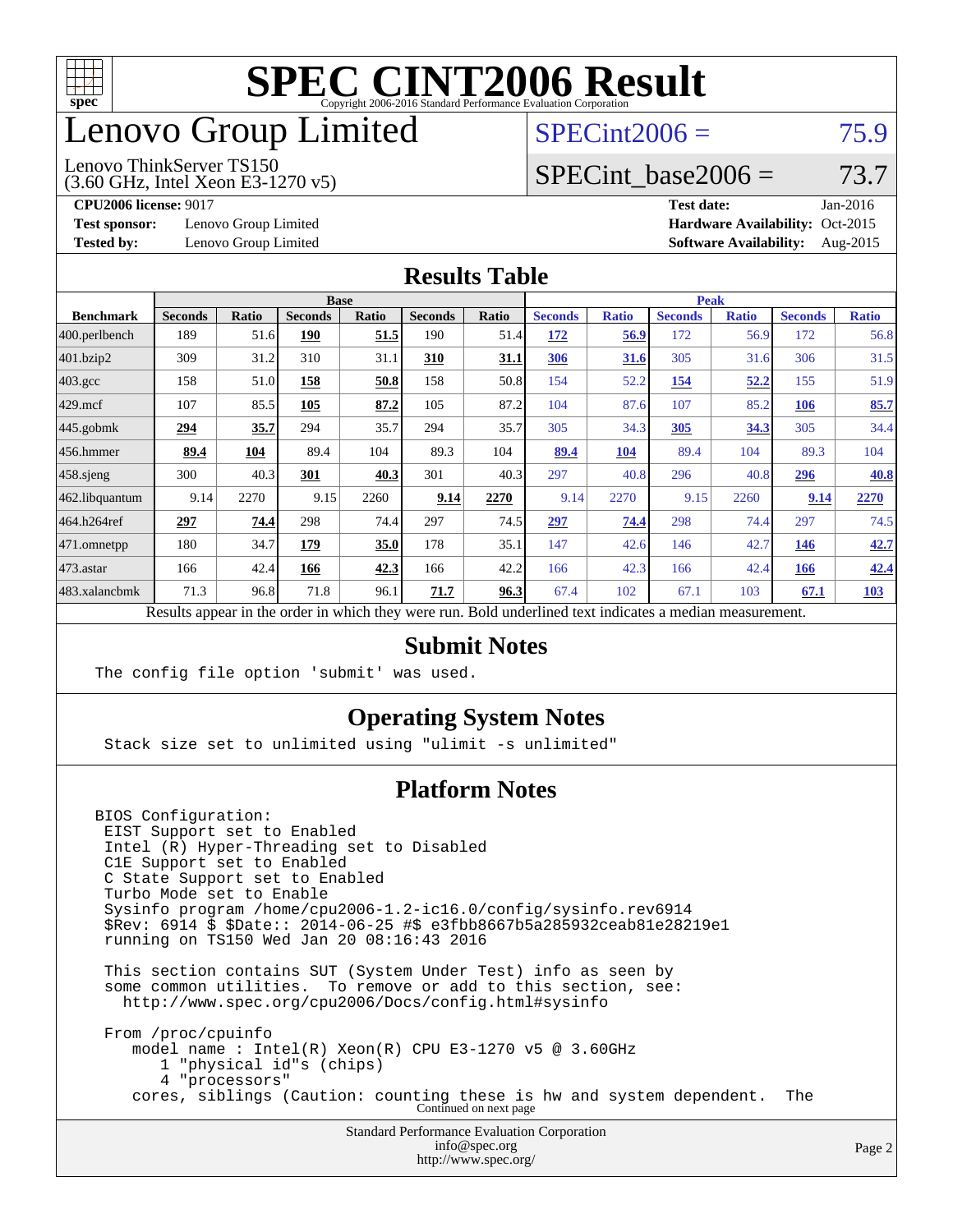

Lenovo Group Limited

 $SPECint2006 = 75.9$  $SPECint2006 = 75.9$ 

(3.60 GHz, Intel Xeon E3-1270 v5) Lenovo ThinkServer TS150

 $SPECTnt\_base2006 = 73.7$ 

**[Test sponsor:](http://www.spec.org/auto/cpu2006/Docs/result-fields.html#Testsponsor)** Lenovo Group Limited **[Hardware Availability:](http://www.spec.org/auto/cpu2006/Docs/result-fields.html#HardwareAvailability)** Oct-2015

**[CPU2006 license:](http://www.spec.org/auto/cpu2006/Docs/result-fields.html#CPU2006license)** 9017 **[Test date:](http://www.spec.org/auto/cpu2006/Docs/result-fields.html#Testdate)** Jan-2016 **[Tested by:](http://www.spec.org/auto/cpu2006/Docs/result-fields.html#Testedby)** Lenovo Group Limited **[Software Availability:](http://www.spec.org/auto/cpu2006/Docs/result-fields.html#SoftwareAvailability)** Aug-2015

### **[Platform Notes \(Continued\)](http://www.spec.org/auto/cpu2006/Docs/result-fields.html#PlatformNotes)**

| Standard Performance Evaluation Corporation<br>info@spec.org                                                                                                                                                                                                                                    |  |  |  |  |  |
|-------------------------------------------------------------------------------------------------------------------------------------------------------------------------------------------------------------------------------------------------------------------------------------------------|--|--|--|--|--|
|                                                                                                                                                                                                                                                                                                 |  |  |  |  |  |
| (End of data from sysinfo program)                                                                                                                                                                                                                                                              |  |  |  |  |  |
| 12/25/2015<br>BIOS LENOVO FWKT32A<br>Memory:<br>4x Samsung M378A1G43DB0-CPB 8 GB 2 rank 2133 MHz                                                                                                                                                                                                |  |  |  |  |  |
| Warning: Use caution when you interpret this section. The 'dmidecode' program<br>reads system data which is "intended to allow hardware to be accurately<br>determined", but the intent may not be met, as there are frequent changes to<br>hardware, firmware, and the "DMTF SMBIOS" standard. |  |  |  |  |  |
| SPEC is set to: /home/cpu2006-1.2-ic16.0<br>Filesystem<br>Type Size Used Avail Use% Mounted on<br>/dev/sda3<br>xfs<br>693G<br>27G 667G 4% / home<br>Additional information from dmidecode:                                                                                                      |  |  |  |  |  |
| run-level 3 Jan 20 08:16                                                                                                                                                                                                                                                                        |  |  |  |  |  |
| uname $-a$ :<br>Linux TS150 3.12.28-4-default #1 SMP Thu Sep 25 17:02:34 UTC 2014 (9879bd4)<br>x86_64 x86_64 x86_64 GNU/Linux                                                                                                                                                                   |  |  |  |  |  |
| NAME="SLES"<br>VERSION="12"<br>VERSION ID="12"<br>PRETTY_NAME="SUSE Linux Enterprise Server 12"<br>ID="sles"<br>$ANSI\_COLOR = "0; 32"$<br>CPE_NAME="cpe:/o:suse:sles:12"                                                                                                                       |  |  |  |  |  |
| SuSE-release:<br>SUSE Linux Enterprise Server 12 (x86_64)<br>$VERSION = 12$<br>$PATCHLEVEL = 0$<br># This file is deprecated and will be removed in a future service pack or<br>release.<br># Please check /etc/os-release for details about this release.<br>os-release:                       |  |  |  |  |  |
| From /proc/meminfo<br>MemTotal:<br>32933324 kB<br>HugePages_Total:<br>0<br>Hugepagesize: 2048 kB<br>From /etc/*release* /etc/*version*                                                                                                                                                          |  |  |  |  |  |
| following excerpts from /proc/cpuinfo might not be reliable. Use with<br>caution.)<br>cpu cores $: 4$<br>siblings : 4<br>physical 0: cores 0 1 2 3<br>cache size : 8192 KB                                                                                                                      |  |  |  |  |  |

<http://www.spec.org/>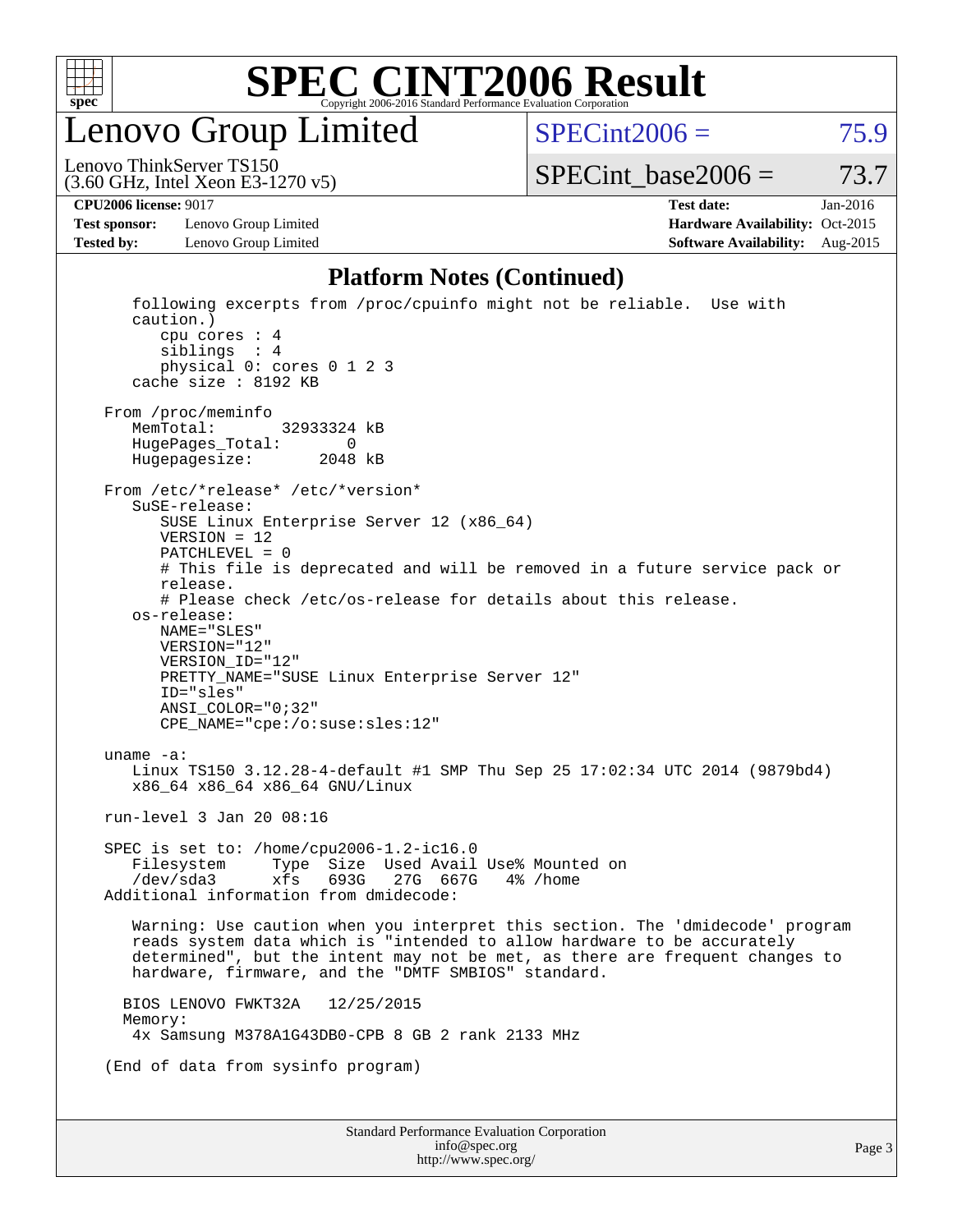

### enovo Group Limited

 $SPECint2006 = 75.9$  $SPECint2006 = 75.9$ 

(3.60 GHz, Intel Xeon E3-1270 v5) Lenovo ThinkServer TS150

SPECint base2006 =  $73.7$ 

**[Test sponsor:](http://www.spec.org/auto/cpu2006/Docs/result-fields.html#Testsponsor)** Lenovo Group Limited **[Hardware Availability:](http://www.spec.org/auto/cpu2006/Docs/result-fields.html#HardwareAvailability)** Oct-2015

**[CPU2006 license:](http://www.spec.org/auto/cpu2006/Docs/result-fields.html#CPU2006license)** 9017 **[Test date:](http://www.spec.org/auto/cpu2006/Docs/result-fields.html#Testdate)** Jan-2016 **[Tested by:](http://www.spec.org/auto/cpu2006/Docs/result-fields.html#Testedby)** Lenovo Group Limited **[Software Availability:](http://www.spec.org/auto/cpu2006/Docs/result-fields.html#SoftwareAvailability)** Aug-2015

#### **[General Notes](http://www.spec.org/auto/cpu2006/Docs/result-fields.html#GeneralNotes)**

Environment variables set by runspec before the start of the run:  $KMP$  AFFINITY = "granularity=fine, scatter" LD\_LIBRARY\_PATH = "/home/cpu2006-1.2-ic16.0/libs/32:/home/cpu2006-1.2-ic16.0/libs/64:/home/cpu2006-1.2-ic16.0/sh" OMP\_NUM\_THREADS = "4"

 Binaries compiled on a system with 1x Intel Core i5-4670K CPU + 32GB memory using RedHat EL 7.1 Transparent Huge Pages enabled with: echo always > /sys/kernel/mm/transparent\_hugepage/enabled

**[Base Compiler Invocation](http://www.spec.org/auto/cpu2006/Docs/result-fields.html#BaseCompilerInvocation)**

 $\frac{C \text{ benchmarks:}}{C \text{ C}}$ -m64

[C++ benchmarks:](http://www.spec.org/auto/cpu2006/Docs/result-fields.html#CXXbenchmarks) [icpc -m64](http://www.spec.org/cpu2006/results/res2016q1/cpu2006-20160125-38864.flags.html#user_CXXbase_intel_icpc_64bit_fc66a5337ce925472a5c54ad6a0de310)

### **[Base Portability Flags](http://www.spec.org/auto/cpu2006/Docs/result-fields.html#BasePortabilityFlags)**

 400.perlbench: [-DSPEC\\_CPU\\_LP64](http://www.spec.org/cpu2006/results/res2016q1/cpu2006-20160125-38864.flags.html#b400.perlbench_basePORTABILITY_DSPEC_CPU_LP64) [-DSPEC\\_CPU\\_LINUX\\_X64](http://www.spec.org/cpu2006/results/res2016q1/cpu2006-20160125-38864.flags.html#b400.perlbench_baseCPORTABILITY_DSPEC_CPU_LINUX_X64) 401.bzip2: [-DSPEC\\_CPU\\_LP64](http://www.spec.org/cpu2006/results/res2016q1/cpu2006-20160125-38864.flags.html#suite_basePORTABILITY401_bzip2_DSPEC_CPU_LP64) 403.gcc: [-DSPEC\\_CPU\\_LP64](http://www.spec.org/cpu2006/results/res2016q1/cpu2006-20160125-38864.flags.html#suite_basePORTABILITY403_gcc_DSPEC_CPU_LP64) 429.mcf: [-DSPEC\\_CPU\\_LP64](http://www.spec.org/cpu2006/results/res2016q1/cpu2006-20160125-38864.flags.html#suite_basePORTABILITY429_mcf_DSPEC_CPU_LP64) 445.gobmk: [-DSPEC\\_CPU\\_LP64](http://www.spec.org/cpu2006/results/res2016q1/cpu2006-20160125-38864.flags.html#suite_basePORTABILITY445_gobmk_DSPEC_CPU_LP64) 456.hmmer: [-DSPEC\\_CPU\\_LP64](http://www.spec.org/cpu2006/results/res2016q1/cpu2006-20160125-38864.flags.html#suite_basePORTABILITY456_hmmer_DSPEC_CPU_LP64) 458.sjeng: [-DSPEC\\_CPU\\_LP64](http://www.spec.org/cpu2006/results/res2016q1/cpu2006-20160125-38864.flags.html#suite_basePORTABILITY458_sjeng_DSPEC_CPU_LP64) 462.libquantum: [-DSPEC\\_CPU\\_LP64](http://www.spec.org/cpu2006/results/res2016q1/cpu2006-20160125-38864.flags.html#suite_basePORTABILITY462_libquantum_DSPEC_CPU_LP64) [-DSPEC\\_CPU\\_LINUX](http://www.spec.org/cpu2006/results/res2016q1/cpu2006-20160125-38864.flags.html#b462.libquantum_baseCPORTABILITY_DSPEC_CPU_LINUX) 464.h264ref: [-DSPEC\\_CPU\\_LP64](http://www.spec.org/cpu2006/results/res2016q1/cpu2006-20160125-38864.flags.html#suite_basePORTABILITY464_h264ref_DSPEC_CPU_LP64) 471.omnetpp: [-DSPEC\\_CPU\\_LP64](http://www.spec.org/cpu2006/results/res2016q1/cpu2006-20160125-38864.flags.html#suite_basePORTABILITY471_omnetpp_DSPEC_CPU_LP64) 473.astar: [-DSPEC\\_CPU\\_LP64](http://www.spec.org/cpu2006/results/res2016q1/cpu2006-20160125-38864.flags.html#suite_basePORTABILITY473_astar_DSPEC_CPU_LP64) 483.xalancbmk: [-DSPEC\\_CPU\\_LP64](http://www.spec.org/cpu2006/results/res2016q1/cpu2006-20160125-38864.flags.html#suite_basePORTABILITY483_xalancbmk_DSPEC_CPU_LP64) [-DSPEC\\_CPU\\_LINUX](http://www.spec.org/cpu2006/results/res2016q1/cpu2006-20160125-38864.flags.html#b483.xalancbmk_baseCXXPORTABILITY_DSPEC_CPU_LINUX)

### **[Base Optimization Flags](http://www.spec.org/auto/cpu2006/Docs/result-fields.html#BaseOptimizationFlags)**

#### [C benchmarks](http://www.spec.org/auto/cpu2006/Docs/result-fields.html#Cbenchmarks):

[-xCORE-AVX2](http://www.spec.org/cpu2006/results/res2016q1/cpu2006-20160125-38864.flags.html#user_CCbase_f-xAVX2_5f5fc0cbe2c9f62c816d3e45806c70d7) [-ipo](http://www.spec.org/cpu2006/results/res2016q1/cpu2006-20160125-38864.flags.html#user_CCbase_f-ipo) [-O3](http://www.spec.org/cpu2006/results/res2016q1/cpu2006-20160125-38864.flags.html#user_CCbase_f-O3) [-no-prec-div](http://www.spec.org/cpu2006/results/res2016q1/cpu2006-20160125-38864.flags.html#user_CCbase_f-no-prec-div) [-parallel](http://www.spec.org/cpu2006/results/res2016q1/cpu2006-20160125-38864.flags.html#user_CCbase_f-parallel) [-opt-prefetch](http://www.spec.org/cpu2006/results/res2016q1/cpu2006-20160125-38864.flags.html#user_CCbase_f-opt-prefetch) [-auto-p32](http://www.spec.org/cpu2006/results/res2016q1/cpu2006-20160125-38864.flags.html#user_CCbase_f-auto-p32)

[C++ benchmarks:](http://www.spec.org/auto/cpu2006/Docs/result-fields.html#CXXbenchmarks)

[-xCORE-AVX2](http://www.spec.org/cpu2006/results/res2016q1/cpu2006-20160125-38864.flags.html#user_CXXbase_f-xAVX2_5f5fc0cbe2c9f62c816d3e45806c70d7) [-ipo](http://www.spec.org/cpu2006/results/res2016q1/cpu2006-20160125-38864.flags.html#user_CXXbase_f-ipo) [-O3](http://www.spec.org/cpu2006/results/res2016q1/cpu2006-20160125-38864.flags.html#user_CXXbase_f-O3) [-no-prec-div](http://www.spec.org/cpu2006/results/res2016q1/cpu2006-20160125-38864.flags.html#user_CXXbase_f-no-prec-div) [-opt-prefetch](http://www.spec.org/cpu2006/results/res2016q1/cpu2006-20160125-38864.flags.html#user_CXXbase_f-opt-prefetch) [-auto-p32](http://www.spec.org/cpu2006/results/res2016q1/cpu2006-20160125-38864.flags.html#user_CXXbase_f-auto-p32) [-Wl,-z,muldefs](http://www.spec.org/cpu2006/results/res2016q1/cpu2006-20160125-38864.flags.html#user_CXXbase_link_force_multiple1_74079c344b956b9658436fd1b6dd3a8a) [-L/sh -lsmartheap64](http://www.spec.org/cpu2006/results/res2016q1/cpu2006-20160125-38864.flags.html#user_CXXbase_SmartHeap64_ed4ef857ce90951921efb0d91eb88472)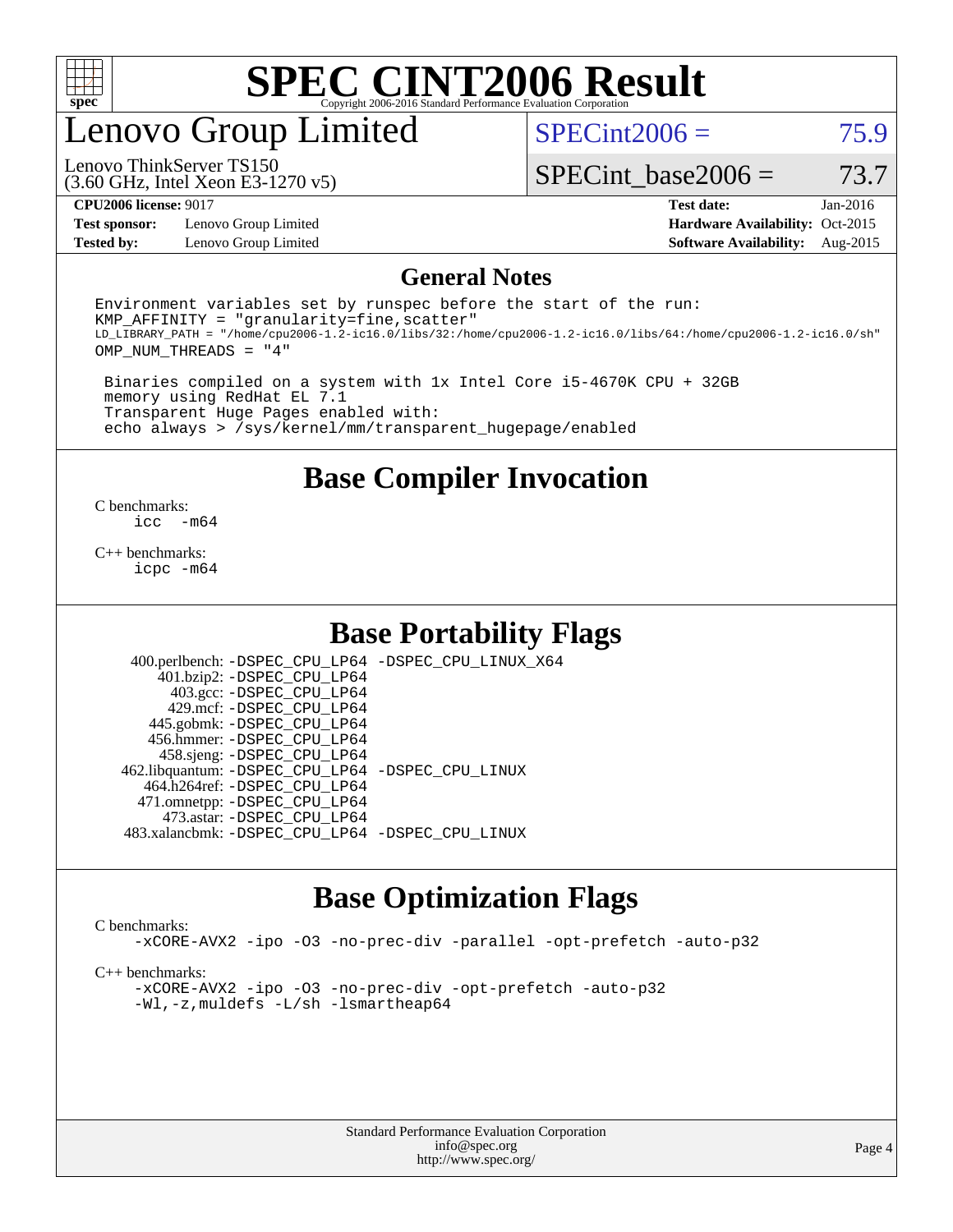

### enovo Group Limited

(3.60 GHz, Intel Xeon E3-1270 v5) Lenovo ThinkServer TS150

 $SPECint2006 = 75.9$  $SPECint2006 = 75.9$ 

SPECint base2006 =  $73.7$ 

**[Test sponsor:](http://www.spec.org/auto/cpu2006/Docs/result-fields.html#Testsponsor)** Lenovo Group Limited **[Hardware Availability:](http://www.spec.org/auto/cpu2006/Docs/result-fields.html#HardwareAvailability)** Oct-2015

**[CPU2006 license:](http://www.spec.org/auto/cpu2006/Docs/result-fields.html#CPU2006license)** 9017 **[Test date:](http://www.spec.org/auto/cpu2006/Docs/result-fields.html#Testdate)** Jan-2016 **[Tested by:](http://www.spec.org/auto/cpu2006/Docs/result-fields.html#Testedby)** Lenovo Group Limited **[Software Availability:](http://www.spec.org/auto/cpu2006/Docs/result-fields.html#SoftwareAvailability)** Aug-2015

### **[Base Other Flags](http://www.spec.org/auto/cpu2006/Docs/result-fields.html#BaseOtherFlags)**

[C benchmarks](http://www.spec.org/auto/cpu2006/Docs/result-fields.html#Cbenchmarks):

403.gcc: [-Dalloca=\\_alloca](http://www.spec.org/cpu2006/results/res2016q1/cpu2006-20160125-38864.flags.html#b403.gcc_baseEXTRA_CFLAGS_Dalloca_be3056838c12de2578596ca5467af7f3)

### **[Peak Compiler Invocation](http://www.spec.org/auto/cpu2006/Docs/result-fields.html#PeakCompilerInvocation)**

[C benchmarks \(except as noted below\)](http://www.spec.org/auto/cpu2006/Docs/result-fields.html#Cbenchmarksexceptasnotedbelow):

[icc -m64](http://www.spec.org/cpu2006/results/res2016q1/cpu2006-20160125-38864.flags.html#user_CCpeak_intel_icc_64bit_f346026e86af2a669e726fe758c88044)

400.perlbench: [icc -m32 -L/opt/intel/compilers\\_and\\_libraries\\_2016/linux/compiler/lib/ia32\\_lin](http://www.spec.org/cpu2006/results/res2016q1/cpu2006-20160125-38864.flags.html#user_peakCCLD400_perlbench_intel_icc_e10256ba5924b668798078a321b0cb3f)

445.gobmk: [icc -m32 -L/opt/intel/compilers\\_and\\_libraries\\_2016/linux/compiler/lib/ia32\\_lin](http://www.spec.org/cpu2006/results/res2016q1/cpu2006-20160125-38864.flags.html#user_peakCCLD445_gobmk_intel_icc_e10256ba5924b668798078a321b0cb3f)

[C++ benchmarks \(except as noted below\):](http://www.spec.org/auto/cpu2006/Docs/result-fields.html#CXXbenchmarksexceptasnotedbelow)

[icpc -m32 -L/opt/intel/compilers\\_and\\_libraries\\_2016/linux/compiler/lib/ia32\\_lin](http://www.spec.org/cpu2006/results/res2016q1/cpu2006-20160125-38864.flags.html#user_CXXpeak_intel_icpc_b4f50a394bdb4597aa5879c16bc3f5c5)

473.astar: [icpc -m64](http://www.spec.org/cpu2006/results/res2016q1/cpu2006-20160125-38864.flags.html#user_peakCXXLD473_astar_intel_icpc_64bit_fc66a5337ce925472a5c54ad6a0de310)

### **[Peak Portability Flags](http://www.spec.org/auto/cpu2006/Docs/result-fields.html#PeakPortabilityFlags)**

 400.perlbench: [-D\\_FILE\\_OFFSET\\_BITS=64](http://www.spec.org/cpu2006/results/res2016q1/cpu2006-20160125-38864.flags.html#user_peakPORTABILITY400_perlbench_file_offset_bits_64_438cf9856305ebd76870a2c6dc2689ab) [-DSPEC\\_CPU\\_LINUX\\_IA32](http://www.spec.org/cpu2006/results/res2016q1/cpu2006-20160125-38864.flags.html#b400.perlbench_peakCPORTABILITY_DSPEC_CPU_LINUX_IA32) 401.bzip2: [-DSPEC\\_CPU\\_LP64](http://www.spec.org/cpu2006/results/res2016q1/cpu2006-20160125-38864.flags.html#suite_peakPORTABILITY401_bzip2_DSPEC_CPU_LP64) 403.gcc: [-DSPEC\\_CPU\\_LP64](http://www.spec.org/cpu2006/results/res2016q1/cpu2006-20160125-38864.flags.html#suite_peakPORTABILITY403_gcc_DSPEC_CPU_LP64) 429.mcf: [-DSPEC\\_CPU\\_LP64](http://www.spec.org/cpu2006/results/res2016q1/cpu2006-20160125-38864.flags.html#suite_peakPORTABILITY429_mcf_DSPEC_CPU_LP64) 445.gobmk: [-D\\_FILE\\_OFFSET\\_BITS=64](http://www.spec.org/cpu2006/results/res2016q1/cpu2006-20160125-38864.flags.html#user_peakPORTABILITY445_gobmk_file_offset_bits_64_438cf9856305ebd76870a2c6dc2689ab) 456.hmmer: [-DSPEC\\_CPU\\_LP64](http://www.spec.org/cpu2006/results/res2016q1/cpu2006-20160125-38864.flags.html#suite_peakPORTABILITY456_hmmer_DSPEC_CPU_LP64) 458.sjeng: [-DSPEC\\_CPU\\_LP64](http://www.spec.org/cpu2006/results/res2016q1/cpu2006-20160125-38864.flags.html#suite_peakPORTABILITY458_sjeng_DSPEC_CPU_LP64) 462.libquantum: [-DSPEC\\_CPU\\_LP64](http://www.spec.org/cpu2006/results/res2016q1/cpu2006-20160125-38864.flags.html#suite_peakPORTABILITY462_libquantum_DSPEC_CPU_LP64) [-DSPEC\\_CPU\\_LINUX](http://www.spec.org/cpu2006/results/res2016q1/cpu2006-20160125-38864.flags.html#b462.libquantum_peakCPORTABILITY_DSPEC_CPU_LINUX) 464.h264ref: [-DSPEC\\_CPU\\_LP64](http://www.spec.org/cpu2006/results/res2016q1/cpu2006-20160125-38864.flags.html#suite_peakPORTABILITY464_h264ref_DSPEC_CPU_LP64) 471.omnetpp: [-D\\_FILE\\_OFFSET\\_BITS=64](http://www.spec.org/cpu2006/results/res2016q1/cpu2006-20160125-38864.flags.html#user_peakPORTABILITY471_omnetpp_file_offset_bits_64_438cf9856305ebd76870a2c6dc2689ab) 473.astar: [-DSPEC\\_CPU\\_LP64](http://www.spec.org/cpu2006/results/res2016q1/cpu2006-20160125-38864.flags.html#suite_peakPORTABILITY473_astar_DSPEC_CPU_LP64) 483.xalancbmk: [-D\\_FILE\\_OFFSET\\_BITS=64](http://www.spec.org/cpu2006/results/res2016q1/cpu2006-20160125-38864.flags.html#user_peakPORTABILITY483_xalancbmk_file_offset_bits_64_438cf9856305ebd76870a2c6dc2689ab) [-DSPEC\\_CPU\\_LINUX](http://www.spec.org/cpu2006/results/res2016q1/cpu2006-20160125-38864.flags.html#b483.xalancbmk_peakCXXPORTABILITY_DSPEC_CPU_LINUX)

### **[Peak Optimization Flags](http://www.spec.org/auto/cpu2006/Docs/result-fields.html#PeakOptimizationFlags)**

[C benchmarks](http://www.spec.org/auto/cpu2006/Docs/result-fields.html#Cbenchmarks):

 400.perlbench: [-xCORE-AVX2](http://www.spec.org/cpu2006/results/res2016q1/cpu2006-20160125-38864.flags.html#user_peakPASS2_CFLAGSPASS2_LDCFLAGS400_perlbench_f-xAVX2_5f5fc0cbe2c9f62c816d3e45806c70d7)(pass 2) [-prof-gen:threadsafe](http://www.spec.org/cpu2006/results/res2016q1/cpu2006-20160125-38864.flags.html#user_peakPASS1_CFLAGSPASS1_LDCFLAGS400_perlbench_prof_gen_21a26eb79f378b550acd7bec9fe4467a)(pass 1)  $-i\text{po}(pass 2) -\tilde{O}3(pass 2)$  [-no-prec-div](http://www.spec.org/cpu2006/results/res2016q1/cpu2006-20160125-38864.flags.html#user_peakPASS2_CFLAGSPASS2_LDCFLAGS400_perlbench_f-no-prec-div)(pass 2) [-par-num-threads=1](http://www.spec.org/cpu2006/results/res2016q1/cpu2006-20160125-38864.flags.html#user_peakPASS1_CFLAGSPASS1_LDCFLAGS400_perlbench_par_num_threads_786a6ff141b4e9e90432e998842df6c2)(pass 1) [-prof-use](http://www.spec.org/cpu2006/results/res2016q1/cpu2006-20160125-38864.flags.html#user_peakPASS2_CFLAGSPASS2_LDCFLAGS400_perlbench_prof_use_bccf7792157ff70d64e32fe3e1250b55)(pass 2) [-opt-prefetch](http://www.spec.org/cpu2006/results/res2016q1/cpu2006-20160125-38864.flags.html#user_peakCOPTIMIZE400_perlbench_f-opt-prefetch) [-ansi-alias](http://www.spec.org/cpu2006/results/res2016q1/cpu2006-20160125-38864.flags.html#user_peakCOPTIMIZE400_perlbench_f-ansi-alias)

 401.bzip2: [-xCORE-AVX2](http://www.spec.org/cpu2006/results/res2016q1/cpu2006-20160125-38864.flags.html#user_peakPASS2_CFLAGSPASS2_LDCFLAGS401_bzip2_f-xAVX2_5f5fc0cbe2c9f62c816d3e45806c70d7)(pass 2) [-prof-gen:threadsafe](http://www.spec.org/cpu2006/results/res2016q1/cpu2006-20160125-38864.flags.html#user_peakPASS1_CFLAGSPASS1_LDCFLAGS401_bzip2_prof_gen_21a26eb79f378b550acd7bec9fe4467a)(pass 1)  $-i\text{po}(pass 2) -\overline{O}3(pass 2)$  [-no-prec-div](http://www.spec.org/cpu2006/results/res2016q1/cpu2006-20160125-38864.flags.html#user_peakCOPTIMIZEPASS2_CFLAGSPASS2_LDCFLAGS401_bzip2_f-no-prec-div) [-par-num-threads=1](http://www.spec.org/cpu2006/results/res2016q1/cpu2006-20160125-38864.flags.html#user_peakPASS1_CFLAGSPASS1_LDCFLAGS401_bzip2_par_num_threads_786a6ff141b4e9e90432e998842df6c2)(pass 1) [-prof-use](http://www.spec.org/cpu2006/results/res2016q1/cpu2006-20160125-38864.flags.html#user_peakPASS2_CFLAGSPASS2_LDCFLAGS401_bzip2_prof_use_bccf7792157ff70d64e32fe3e1250b55)(pass 2) [-auto-ilp32](http://www.spec.org/cpu2006/results/res2016q1/cpu2006-20160125-38864.flags.html#user_peakCOPTIMIZE401_bzip2_f-auto-ilp32)

Continued on next page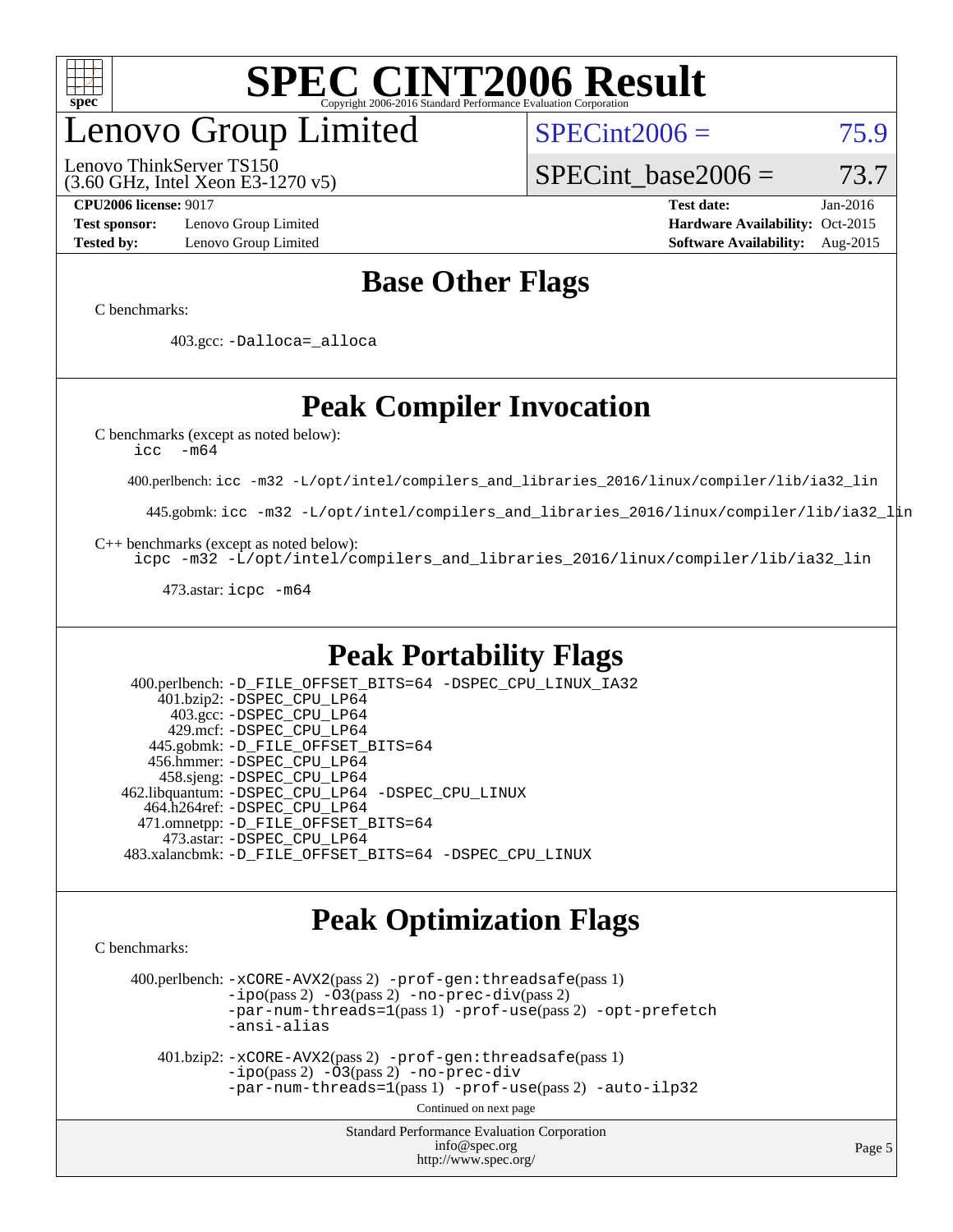

enovo Group Limited

 $SPECint2006 = 75.9$  $SPECint2006 = 75.9$ 

(3.60 GHz, Intel Xeon E3-1270 v5) Lenovo ThinkServer TS150

SPECint base2006 =  $73.7$ 

**[Test sponsor:](http://www.spec.org/auto/cpu2006/Docs/result-fields.html#Testsponsor)** Lenovo Group Limited **[Hardware Availability:](http://www.spec.org/auto/cpu2006/Docs/result-fields.html#HardwareAvailability)** Oct-2015

**[CPU2006 license:](http://www.spec.org/auto/cpu2006/Docs/result-fields.html#CPU2006license)** 9017 **[Test date:](http://www.spec.org/auto/cpu2006/Docs/result-fields.html#Testdate)** Jan-2016 **[Tested by:](http://www.spec.org/auto/cpu2006/Docs/result-fields.html#Testedby)** Lenovo Group Limited **[Software Availability:](http://www.spec.org/auto/cpu2006/Docs/result-fields.html#SoftwareAvailability)** Aug-2015

### **[Peak Optimization Flags \(Continued\)](http://www.spec.org/auto/cpu2006/Docs/result-fields.html#PeakOptimizationFlags)**

```
 401.bzip2 (continued):
                -opt-prefetch -ansi-alias
          403.gcc: -xCORE-AVX2 -ipo -O3 -no-prec-div -inline-calloc
                -opt-malloc-options=3 -auto-ilp32
         429.mcf: -xCORE-AVX2 -ipo -O3 -no-prec-div -parallel
                -opt-prefetch -auto-p32
       445.gobmk: -xCORE-AVX2(pass 2) -prof-gen:threadsafe(pass 1)
                -prof-use(pass 2) -par-num-threads=1(pass 1) -ansi-alias
       456.hmmer: basepeak = yes
        458.sjeng: -xCORE-AVX2(pass 2) -prof-gen:threadsafe(pass 1)
                -i\text{po}(pass 2) -\tilde{O}3(pass 2)-no-prec-div(pass 2)
                -par-num-threads=1(pass 1) -prof-use(pass 2) -unroll4
   462.libquantum: basepeak = yes
     464.h264ref: basepeak = yes
C++ benchmarks: 
      471.omnetpp: -xCORE-AVX2(pass 2) -prof-gen:threadsafe(pass 1)
                -i\text{po}(pass 2) -\overline{O}3(pass 2) -no-\overline{prec}\-div(pass 2)-par-num-threads=1(pass 1) -prof-use(pass 2)
                -opt-ra-region-strategy=block -ansi-alias
                -Wl,-z,muldefs -L/sh -lsmartheap
         473.astar: -xCORE-AVX2 -ipo -O3 -no-prec-div -opt-prefetch
                -auto-p32 -Wl,-z,muldefs -L/sh -lsmartheap64
    483.xalancbmk: -xCORE-AVX2 -ipo -O3 -no-prec-div -opt-prefetch
                -ansi-alias -Wl,-z,muldefs -L/sh -lsmartheap
```
### **[Peak Other Flags](http://www.spec.org/auto/cpu2006/Docs/result-fields.html#PeakOtherFlags)**

[C benchmarks](http://www.spec.org/auto/cpu2006/Docs/result-fields.html#Cbenchmarks):

403.gcc: [-Dalloca=\\_alloca](http://www.spec.org/cpu2006/results/res2016q1/cpu2006-20160125-38864.flags.html#b403.gcc_peakEXTRA_CFLAGS_Dalloca_be3056838c12de2578596ca5467af7f3)

```
The flags files that were used to format this result can be browsed at
http://www.spec.org/cpu2006/flags/Intel-ic16.0-official-linux64.html
http://www.spec.org/cpu2006/flags/Default-Platform-Flags.html
```